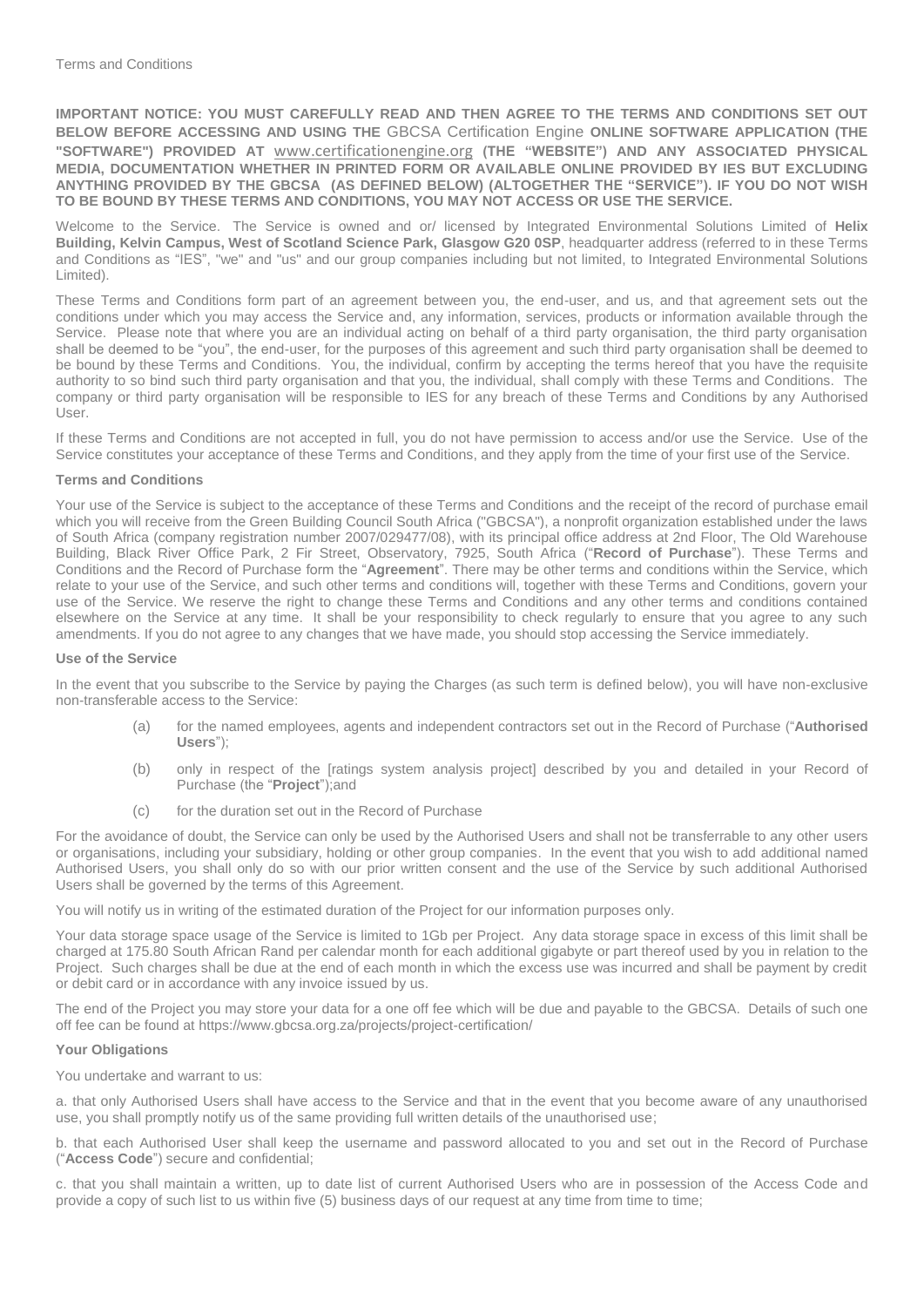d. not to use all or any part of the Service for any unlawful purpose and to use and ensure that Authorised Users use the Service only in accordance written instructions provided by us to you from time to time and that you will be responsible for any Authorised User's breach of these Terms and Conditions;

e. not to make any use of all or any part of the Service so that all or any part of the Service is interrupted, damaged, rendered less efficient, or the functionality of all or any part of the Service is in any way impaired;

f. not to or attempt to copy, duplicate, frame, mirror, reproduce, recompile, de-compile, disassemble, reverse engineer, or otherwise reduce to human perceivable form, transfer, display, disclose, sell, rent, license, lease, assign, distribute, publish, display, perform, modify, upload to create derivative works from, download, transmit or in any other way exploit all or any part of the Service in any form or media or by any means;

g. not to use all or any part of the Service in such a way as to facilitate illegal activity, depict sexually explicit images, promote unlawful violence, for the storing, transmission, distribution or posting of any computer viruses or any material which, in our sole opinion, is unlawful, harmful, threatening, infringing, discriminatory, defamatory, offensive or of an obscene or menacing character, or in such a way as to cause annoyance, damage, inconvenience or needless anxiety to any person or property;

h. not to use all or any part of the Service in a manner which, in our sole opinion, amounts to a violation or infringement of the rights of any person, firm or company (including but not limited to rights of copyright, confidentiality or privacy) or to build a product or service which competes with all or any part of the Service;

i. not to use all or any part of the Service to transmit any material for the purposes of publicity, promotion and/or advertising on behalf of yourself or anyone else;

j. should you have any right, claim or action against any other person arising out of the use of all or any part of the Service, you shall pursue such right, claim or action independently of, and without recourse to, us;

k. not to make all or any part of the Service available to third parties including your subsidiaries, group companies, sub-contractors or sub-licensees unless otherwise approved in writing by IES;

l. not use all or any part of the Service to provide services to third parties (including without being limited to providing any training services);

m. not to use all or any part of the Service for a number of users in excess of the Authorised Users set out in the Record of Purchase;

n. not to make alterations to, or modifications of, all or any part of the Service nor permit the Service or any part of it to be combined with, or become incorporated in, any other programs;

o. not to attempt to obtain or assist third parties to obtain access to all or any part of the Service, other than as provided under this Agreement.

You undertake to us to:

a. provide us with:

- (i) all necessary co-operation in relation to this Agreement; and
- (ii) all necessary access to such information as may be required by us;

in order to render the Services, including but not limited to Your Data, security access information and configuration services;

b. comply with all applicable laws and regulations with respect to your activities under this Agreement;

c. be licensed and accredited by the appropriate accreditation body and inform us if such license or accreditation shall lapse. It is a material condition of this Agreement that you are so licensed or accredited;

d. carry out all other responsibilities set out in this Agreement in a timely and efficient manner. In the event of any delays in your provision of such assistance as agreed with us, we may adjust any agreed timetable or delivery schedule as reasonably necessary;

e. obtain and shall maintain all necessary licences, consents, and permissions necessary for us, our contractors and agents to perform our obligations under this Agreement, including without limitation the Services;

f. ensure that your network and systems comply with the relevant specifications provided by us from time to time; and

g. be solely responsible for procuring and maintaining your network connections and telecommunications links from your systems to our data centres, and all problems, conditions, delays, delivery failures and all other loss or damage arising from or relating to your network connections or telecommunications links or caused by the internet.

# **Payment**

In consideration of the rights granted in terms of this Agreement, you shall pay to the GBCSA the sums set out in the [Purchase Order] received from the GBCSA

(the "**Charges**") in accordance with the terms set out in the [Purchase Order].

# **Availability of Service**

We shall, during the Subscription Period, provide the Services to you on and subject to the terms of this Agreement. We shall use commercially reasonable endeavours to make the Services available 24 hours a day, seven days a week, except for:

(a) planned maintenance carried out during the maintenance window of 6.00 pm to 8:00 am Monday to Friday UK time; and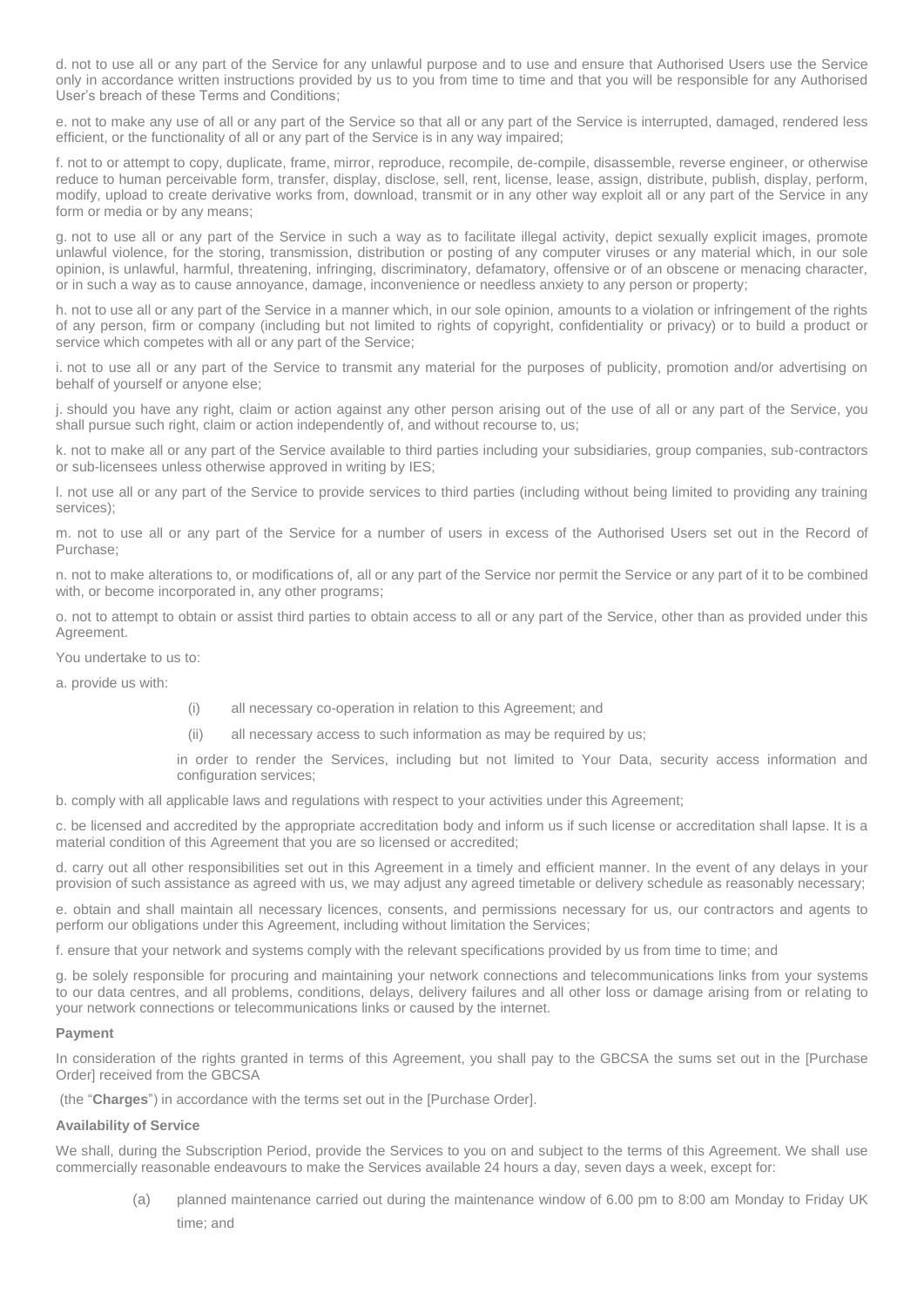(b) unscheduled maintenance performed inside normal business hours.

In the event that you want us to provide support services, we shall do so in accordance with our Standard Support Service Policy (which may be amended from time to time in our sole and absolute discretion) and any charges due thereunder.

# **Warranty**

The Service, is provided to you on an "as is" and "as available" basis without any representation, endorsement or warranty of any kind, express or implied (by law or otherwise). During the Subscription Period, we warrant that the Service will be performed with reasonable skill and care and will comply in all material respects with the description set out in the gbcsa.org.za website or the related documentation, provided that your use of the Service is in accordance with any and all instructions set out in the gbcsa.org.za website and the related documentation. The foregoing warranty shall not apply to the extent that any nonconformance is caused by any modification or alteration of the Services by any party other than us or our authorised contractors or agents. Other than as expressly set out in these Terms and Conditions, all other warranties, representations and conditions in relation to the Service, whether express or implied, are expressly excluded to the fullest extent permitted by law.

If the Service does not conform to the foregoing warranty, we shall at our expense, use all reasonable commercial endeavours to correct any such non-conformance or provide you with an alternative means of accomplishing the desired performance. Such correction or substitution constitutes your sole and exclusive remedy for any breach of the foregoing warranty.

Specifically, we do not warrant, at all times: (1) that any functions of the Service or will be uninterrupted or error free; (2) that any effects which may occur will be corrected; (3) that the Service or the server that makes them available, are free from bugs, defects or viruses; or (4) the accuracy of the Service.

You acknowledge that the Service has not been developed to meet your individual requirements and that it is therefore your responsibility to ensure that the facilities and functions of the Service as described in the related documentation meet your requirements.

You acknowledge that you are using the Service at your own risk and that the results generated by your use of the Service (the "**Results**") will depend on the data that you enter. We will not be liable for Results that are incorrect or inaccurate as a result of the data you enter into the Service. You assume sole responsibility for the Results obtained from your use of the Services and for the conclusions drawn from such use. We shall have no liability for any damage caused by errors or mistakes in any information, instructions or scripts provided to us by you in connection with the Services.

# **Liability**

Nothing in this Agreement, shall exclude or in any way limit our liability for fraud, or for death and personal injury caused by our negligence or any other liability to the extent it cannot be excluded or limited as a matter of law.

IES shall not be liable for any loss of income, business profits or contracts, business interruption, loss of the use of money or anticipated savings, loss of information, loss of opportunity, goodwill or reputation, loss of, damage to or corruption of data, or any indirect or consequential loss or damage of any kind howsoever arising out of or in connection with your use of the Service at anytime and whether caused by errors or omissions in the Service by tort (including negligence), delict, breach of contract or otherwise.

Notwithstanding the above, IES's maximum aggregate liability for any loss, damage or expenses arising out of or in connection with your use of the Service at anytime, whether in contract, delict, tort (including negligence) or otherwise, shall be limited to one thousand pounds Sterling (£1,000).

In no event shall we,  $\frac{1}{r}$  our employees, agents and sub-contractors be liable to you as a result of:

- (a) any modification of the Service by anyone other than us; or
- (b) your use of the Service in a manner contrary to the instructions given to you by us; or
- (c) your use of the Services after notice of any alleged or actual infringement from us or any appropriate authority.

# **Intellectual Property Rights**

The Service, including (but not limited to), the Results, artwork, data, frames, graphics, illustrations, logos, music, names, pages, photographs, service marks, software, sound, source codes, text, trade marks, video, and other material are protected by copyright and/or other proprietary rights (the "**Intellectual Property Rights**"). Except as expressly stated herein, this Agreement does not grant you any rights to, or in the Intellectual Property Rights subsisting in the Service.

The Intellectual Property Rights remain with us, or where any material has been licensed to us, with the rights owners of such material. You may not copy anything from the Service in whole or in part without our express written authority. You must abide by all additional copyright notices or restrictions contained on the Service. You are granted a non-exclusive license to use the Results for your business purposes only. You may not sell or sub-license the Results for any purposes.

You acknowledge and agree that we may use the Results and data you provide during your use of the Service for collecting the Results and your data into a database for sharing or selling to third parties. Our use of the Results and data shall not identify you or your buildings in anyway.

# **Confidentiality**

Each party undertakes that it shall not at any time disclose to any person any confidential information concerning the business, affairs, customers, clients or suppliers of the other party or of any member of the group of companies to which the other party belongs, except as permitted by these Terms and Conditions.

Each party may disclose the other party's confidential information:

(a) to its employees, officers, representatives or advisers who need to know such information for the purposes of carrying out the party's obligations under this agreement. Each party shall ensure that its employees, officers,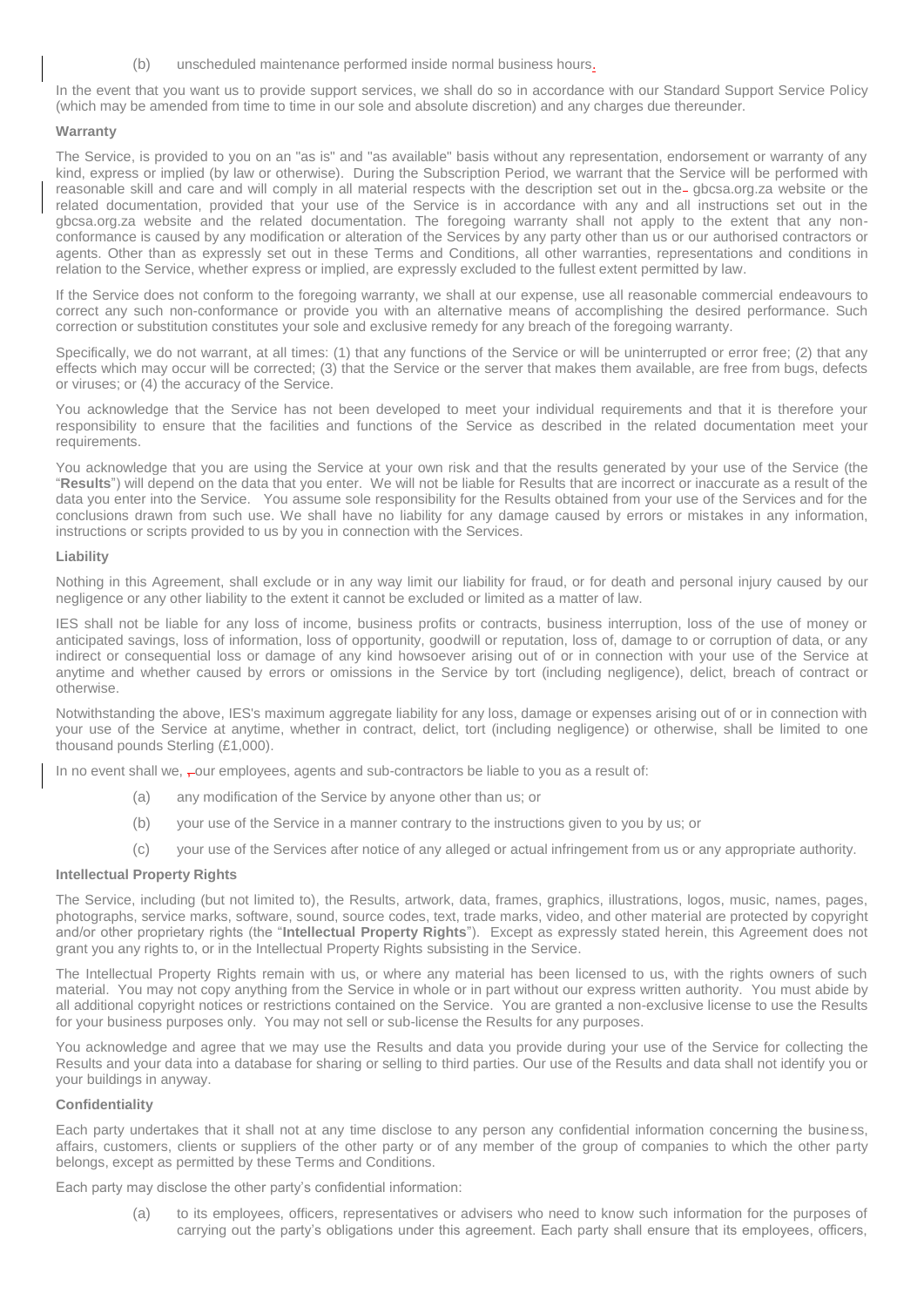representatives or advisers to whom it discloses the other party's confidential information comply with this *condition;* and

(b) as may be required by law, court order or any governmental or regulatory authority.

No party shall use any other party's confidential information for any purpose other than to perform its obligations under these Terms and Conditions.

### **Your Data**

You shall own all rights, title and interest in and to all of the data inputted by you, each Authorised Users or us on your behalf for the purpose of using the Service or facilitating your use of the Service ("**Your Data**") and you shall have sole responsibility for the legality, reliability, integrity, accuracy and quality of the Your Data.

It is your responsibility to maintain adequate back up copies of Your Data. In the event of any loss or damage to Your Data, your sole and exclusive remedy shall be for us to use reasonable commercial endeavours to restore the lost or damaged Your Data from the latest back-up of such of Your Data maintained by us. We shall not be responsible for any loss, destruction, alteration or disclosure of Your Data caused by any third party.

We shall, in providing the Services, comply with the Privacy and Security Policy relating to the privacy and security of Your Data available at [www. www.certificationengine.org] or such other website address as may be notified to you from time to time, as such document may be amended from time to time by us in our sole discretion.

We shall follow the archiving procedures for Your Data as shall be notified to you from time to time but, for the avoidance of doubt, we shall only retain Your Data for a period of thirty (30) days from (a) confirmation of completion of the Project; or (b) the termination of this Agreement , whichever is earlier.

If we process any personal data on your behalf when performing our obligations under this Agreement, you shall be the data controller and we shall be a data processor and in any such case:

- (a) you acknowledge and agree that the personal data may be transferred or stored outside the EEA or the country where you and the Authorised Users are located in order to carry out the Services and our other obligations under this agreement;
- (b) you shall ensure that you are entitled to transfer the relevant personal data to us so that we may lawfully use, process and transfer the personal data in accordance with this Agreement on your behalf;
- (c) you shall ensure that the relevant third parties have been informed of, and have given their consent to, such use, processing, and transfer as required by all applicable data protection legislation;
- (d) we shall process the personal data only in accordance with the terms of this Agreement and any lawful instructions reasonably given by you from time to time; and
- (e) each party shall take appropriate technical and organisational measures against unauthorised or unlawful processing of the personal data or its accidental loss, destruction or damage.

#### **Downloaded Material**

Any material, which is downloadable, is carefully checked for viruses before being uploaded onto the Website. However we recommend that, as an extra precaution you run your own virus check on any material you download by opening it and/or saving it to your disk or hard drive.

The use by you of any screensavers, wallpapers or other software including any files and images is licensed to you by us. We do not transfer control, ownership or any intellectual property rights in such screensavers, wallpaper or other software.

Downloading by you of any material ("**Downloaded Material**") is permitted by us provided only that: (1) you do not download on to any server or other device connected to a network; (2) you make no more than one printed copy of it and no further copies of such printed copies are made; (3) you make only personal, non commercial use of it and/or printed copy; and (4) you retain on it and/or printed copy or any part thereof, all copyright and other proprietary notices and shall remain bound by the terms of such wording and notices; (5) you do not offer any Downloaded Material for sale or for distribution.

No part of the Service may be used to construct a database of any kind, nor may any part of the Service be stored in databases for access by you or any person, unless you or such other person, have obtained our prior written consent.

#### **Links to other Websites**

Links are only permitted to the Home Page of the Website. You must not make the Website or any part of it available as part of another website, whether by hyperlink framing on the Internet or otherwise. You must not make the Website or any part of it appear on any other website as having a special relationship with that or any other website(s).

The Service may contain links (the "**Links**") which may enable or assist you to access the websites operated by, correspond with and purchase products and services from parties other than us ("**Third Party Websites**"). We do not control Third Party Websites, are not responsible for their content and make no representation or commitment in relation to them. We shall have no liability in relation to the consent, use of or correspondence with any such Third Party Website. The inclusion of the Links does not imply any endorsement of the material on Third Party Websites, or any association with their operators. You are solely responsible for evaluating the integrity of the operators of any Third Party Websites; the accuracy and completeness of any information contained on them, and the value and authenticity of any goods or services offered through them. We recommend that you refer to the Third Party Website's terms and conditions and privacy policy prior to using such Third Party Website.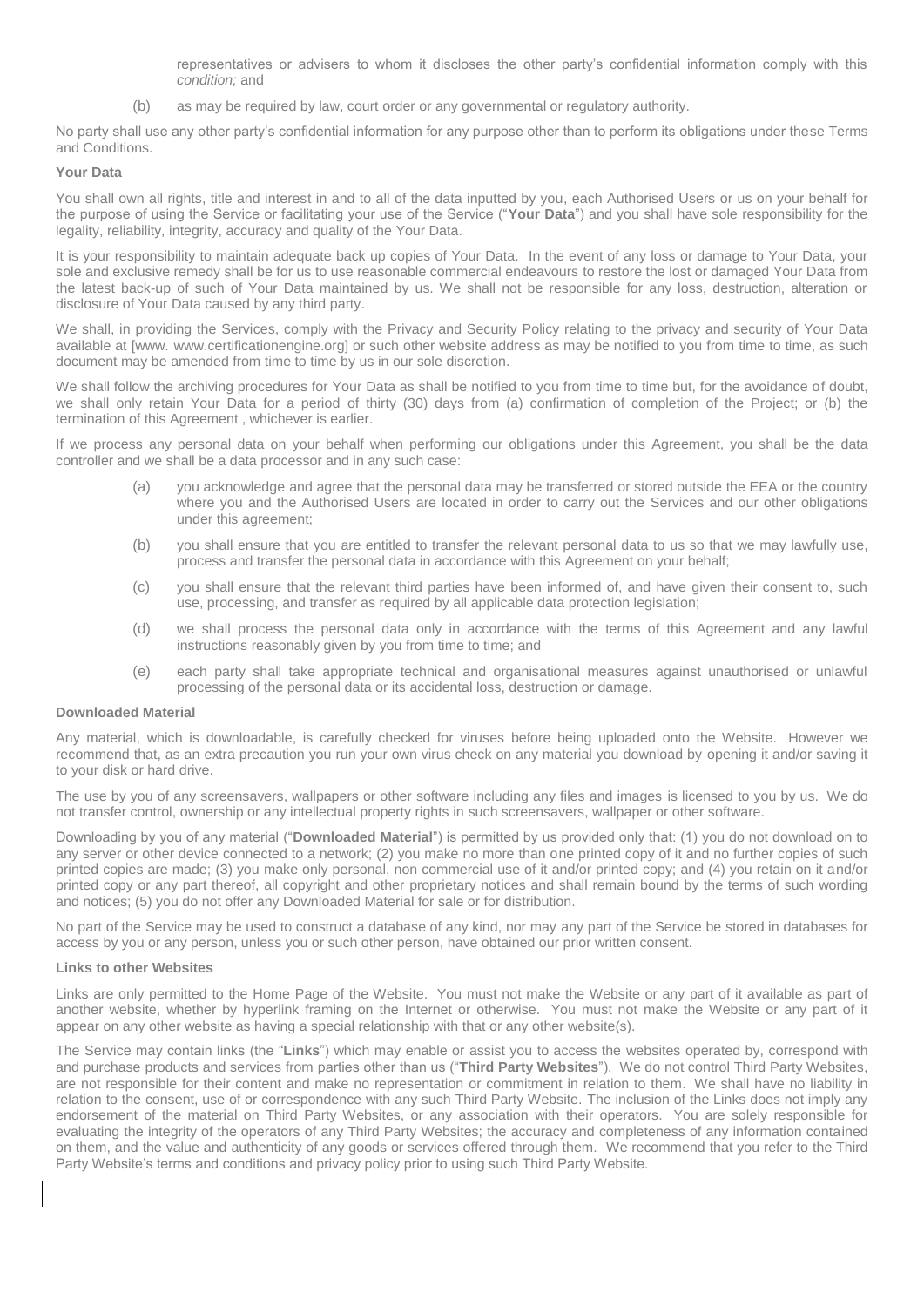# **Exclusion of Liability in Relation to Third Party Websites**

We accept no liability with respect to any of the products, information, material or services offered or provided by any persons or other organisations listed on, or linked to, the Website, nor do we endorse any of them or any of their products or services. Should you decide to contract with any such person or organisation, the contract will be directly between you and that other party. We will have no contractual involvement, and will not be liable to you in contract or otherwise for any losses or damages that you suffer in relation to and as a result of products, information, materials or services provided to you by any of these organisations.

# **Right of Automatic Suspension**

We shall have the right to immediately suspend your access to any part of the Service if you commit a breach of the Agreement, including non-payment of any Charges.

Without prejudice to any other rights or remedies to which the parties may be entitled, either party may terminate this agreement without liability to the other if:

- (a) the other party commits a material breach of any of the terms of this agreement and (if such a breach is remediable) fails to remedy that breach within 20 business days of that party being notified in writing of the breach; or
- (b) an order is made or a resolution is passed for the winding up of the other party, or circumstances arise which entitle a court or competent jurisdiction to make a winding-up order in relation to the other party; or
- (c) an order is made for the appointment of an administrator to manage the affairs, business and property of the other party, or documents are filed with a court of competent jurisdiction for the appointment of an administrator of the other party, or notice of intention to appoint an administrator is given by the other party or its directors or by a qualifying floating charge holder (as defined in paragraph 14 of Schedule B1 to the Insolvency Act 1986); or
- (d) a receiver is appointed of any of the other party's assets or undertaking, or if circumstances arise which entitle a court of competent jurisdiction or a creditor to appoint a receiver or manager of the other party, or if any other person takes possession of or sells the other party's assets; or
- (e) the other party makes any arrangement or composition with its creditors, or makes an application to a court of competent jurisdiction for the protection of its creditors in any way; or
- (f) the other party ceases, or threatens to cease, to trade; or
- (g) there is a change of control of the other party within the meaning of section 840 of the Income and Corporation Taxes Act 1988; or
- (h) the other party takes or suffers any similar or analogous action in any jurisdiction in consequence of debt.

Upon expiry or termination of the Agreement for any reason:

- (a) all rights granted to you under the Agreement shall cease;
- (b) you must cease all activities authorised by the Agreement;
- (c) you must immediately pay to IES any sums due to IES under the Agreement;
- (d) we may destroy or otherwise dispose of any of Your Data in our possession unless we receive, no later than ten days after the effective date of the termination of this Agreement, a written request for the delivery to you of the then most recent back-up of Your Data. We shall use reasonable commercial endeavours to deliver the back-up to you within 30 days of our receipt of such a written request, provided that you have, at that time, paid all fees and charges outstanding at and resulting from termination (whether or not due at the date of termination) and including any fees notified as being due for delivery of such back-up of Your Data. You shall pay all reasonable expenses incurred by us in returning or disposing of Your Data;
- (e) paragraphs Indemnity, Your Obligations, Warranty, Liability and Law and Jurisdiction, shall survive such expiration or termination.

# **Indemnity**

You will indemnify and defend us against all claims, liability, proceedings, losses, damages, costs and expenses, including legal fees, arising out of a breach of the Agreement or any use of the Service, provided that:

- (a) you are given prompt notice of any such claim;
- (b) we provide you with reasonable co-operation in the defence or settlement of such claim, at your cost and expense; and
- (c) you are given authority to defend or settle the claim.

# **Severability**

If any of these Terms and Conditions should be determined to be illegal, invalid or otherwise unenforceable by reason of law then, to the extent and within the jurisdiction in which that Term or Condition is found to be illegal, invalid or unenforceable, it shall be severed and deleted and the remainder of the Terms and Conditions shall survive, remain in full force and effect, and shall continue to be binding and enforceable.

If any illegal, invalid or otherwise unenforceable Terms or Condition would be valid, enforceable or legal if some part of it were deleted, the provision shall apply with whatever modification is necessary to give effect to the commercial intention of the parties.